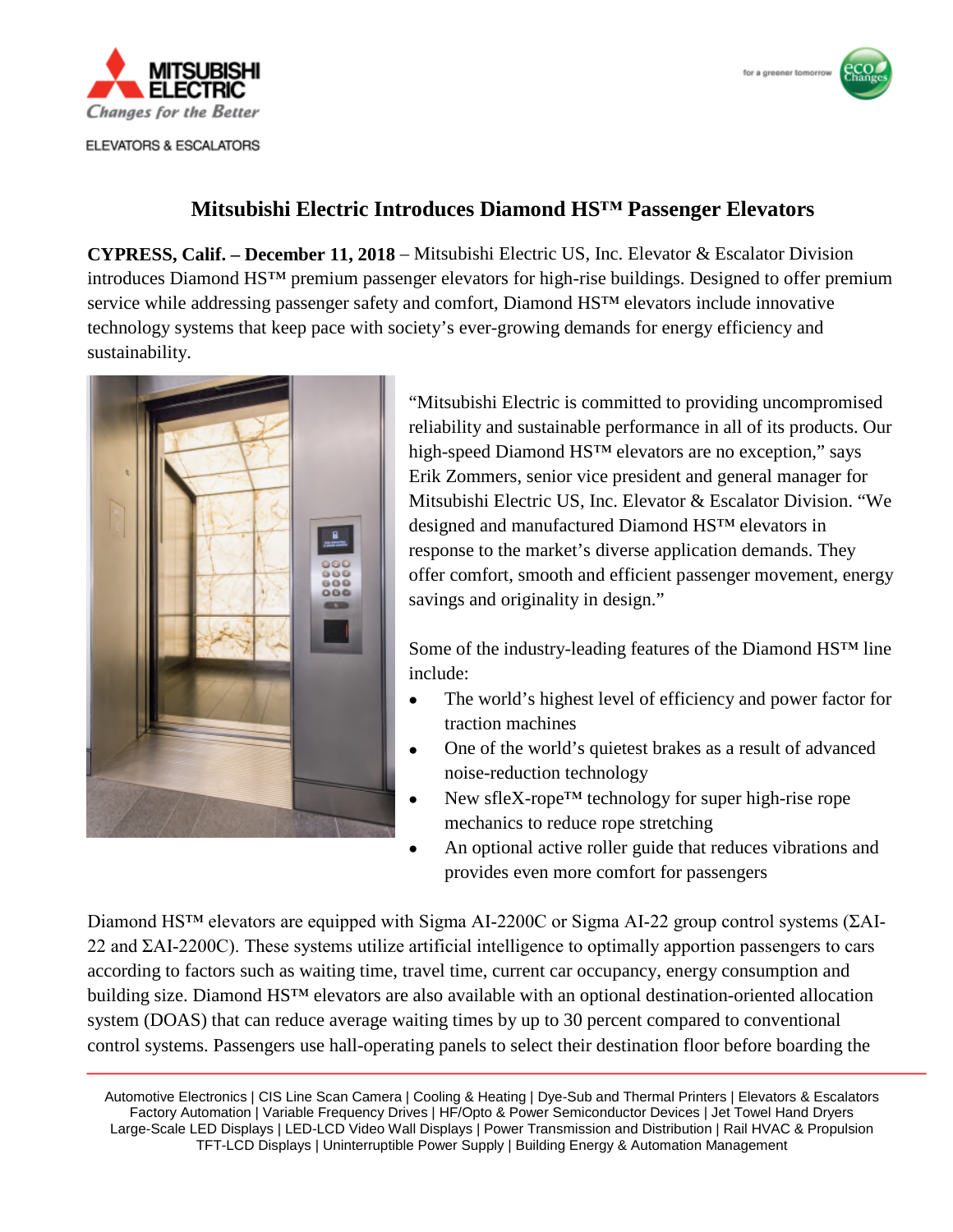elevator, allowing the supervisory controller's algorithm to determine the best car to serve that floor. Dispersing passengers by destination eliminates the need for passengers to press a button within the car, reduces the number of potential stops that a car will make, minimizes wait and travel times for all users and reduces energy consumption.

To promote sustainability, Diamond HS<sup>™</sup> elevators use a permanent magnet gearless traction machine, which produces an intense magnetic field due to high-density, high-precision winding of the joint-lapped cores built into the machine's motor, reducing energy usage and  $CO<sub>2</sub>$  emissions.

Diamond HS™ are equipped with intelligent door systems to promote safety and reliable door operation. As sensors detect conditions including variations in door loads between floors, wind strength within elevator shafts and sediment in the door tracks, the data is analyzed by a highly-efficient Reduced Instruction Set Computer (RISC) so that the elevator can adjust the speed at which doors open and close and modify torque to reduce the likelihood of a door-related failure. Precise control of AC motor speed and torque is provided by variable-voltage, variable-frequency (VVVF) inverters that enable Diamond HS™ elevators to vary voltage and AC motor input frequency as required. Additionally, Mitsubishi Electric offers a door operator design that is unique to the industry, where the door operator mechanism is structurally isolated from the elevator cab, minimizing noise and vibration transmission into the cab, and further stabilizing door operation.

The brake system incorporated into the Diamond HS<sup>™</sup> elevators' traction machines employs a doublebrake configuration to stop elevators securely. An additional high-resolution motor encoder maintains landing precision and affirms that passengers feel safe stepping across the threshold to board and disembark and feel comfortable during their ride. If the sensors detect a passenger or object over the track, the doors will immediately stop closing and then fully reopen.

Emergency features include standard earthquake and fire emergency operations, as well as emergency car lighting, automatic emergency power source operation, a remote supervisory panel, and MelEye, an advanced control system from Mitsubishi Electric.

In addition to safe and efficient passenger movement, rider comfort is key in the design and configuration of Diamond HS™ elevators. Leading-edge control systems and devices work with highly skilled installation technology to assure that even high-speed rides are smooth and quiet throughout their duration. An added focus on alignment ensures that cars are perfectly positioned at floors as the doors open.

For more information about Diamond HS™ elevators, and the complete line of Mitsubishi Electric elevators and escalators, visit http://www.MitsubishiElevator.com.